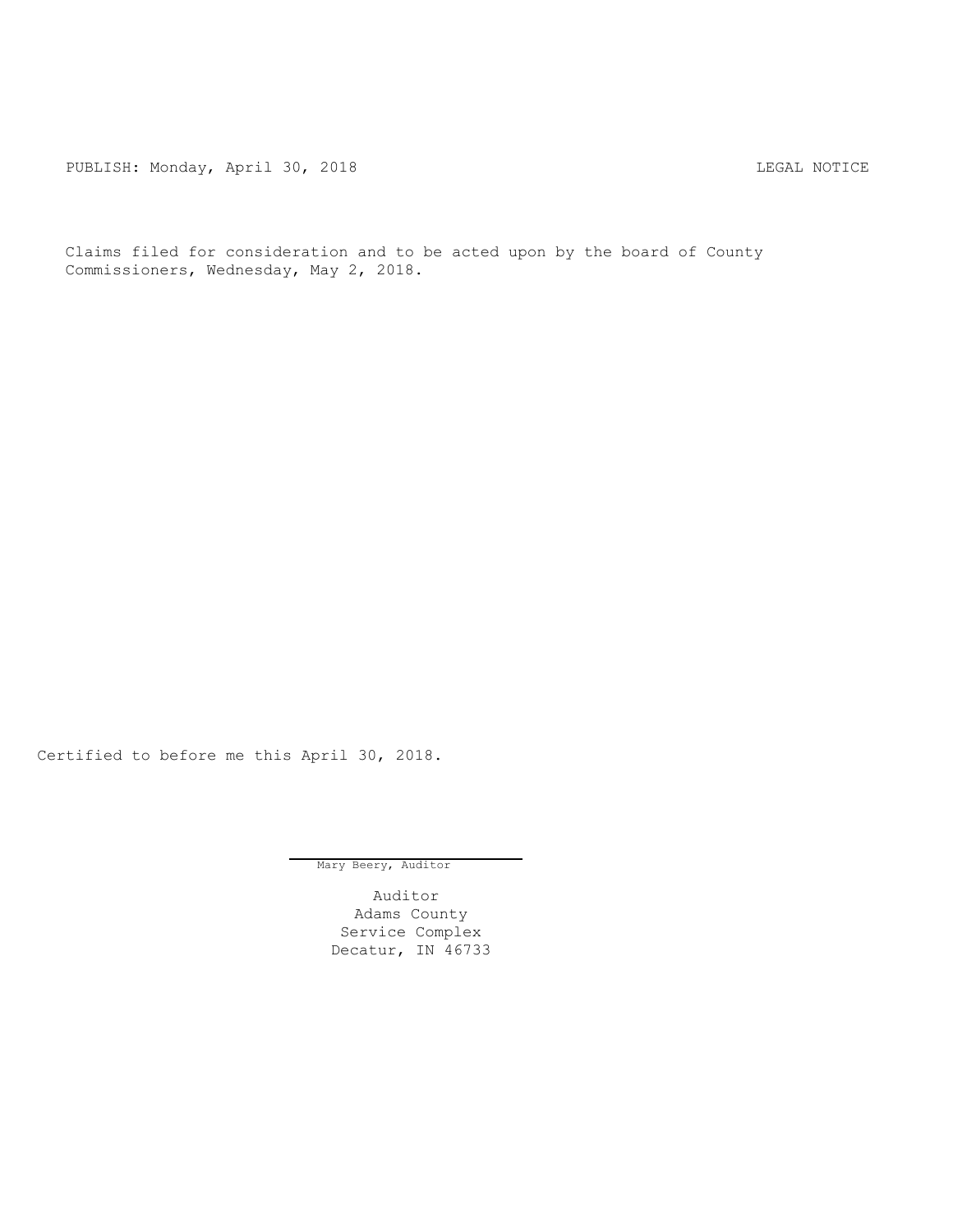

## **Claims Docket for Newspaper Adams County, Indiana**

## For Period: **4/5/2018** to **4/18/2018**

*313 W. Jefferson St. Decatur, IN 46733 (219) 724-2600*

## Date Claims to be Paid: **5/2/2018**

| <b>Vendor</b>                            | <b>Amount</b> | <b>Vendor</b>                             | <b>Amount</b> |
|------------------------------------------|---------------|-------------------------------------------|---------------|
| Adams Memorial Hospital                  | 6,369.40      | Arnold Lumber Co., Inc.                   | 11.00         |
| AT & T Mobility                          | 825.14        | <b>Berne Police Department</b>            | 180.00        |
| <b>Berne Witness</b>                     | 161.98        | Cintas Location #338                      | 148.71        |
| City Of Decatur                          | 360.00        | Decatur Hardware & Rental                 | 10.84         |
| <b>Complete Printing Service</b>         | 37.50         | Decatur Daily Democrat                    | 54.30         |
| <b>Decatur Dental Services</b>           | 117.65        | Gordon Food Service                       | 2,468.85      |
| Grimm's Auto                             | 342.80        | Hilty Engine Service                      | 239.00        |
| Indiana State Police                     | 191.00        | Joe Spaulding                             | 45.32         |
| Kiess Electric                           | 1,172.80      | Lehman Feed Mill                          | 3,547.50      |
| Manatron Inc.                            | 11,515.21     | Mark S. Gresla, MD                        | 480.25        |
| Mind's Eye Graphics                      | 141.68        | Portland Motor Parts, Inc                 | 5.23          |
| Shifferly Dodge                          | 114.30        | Treasurer of Adams County                 | 5,759.93      |
| West Payment Center                      | 2,313.61      | Central Indiana Hardware                  | 320.00        |
| Miller, Burry & Brown, P.C.              | 30,161.68     | Mitchell W. Hicks                         | 500.00        |
| Imi Irving Material, Inc.                | 13,594.92     | Adams County Automotive Supply, Inc.      | 260.46        |
| Ty A. Hanni                              | 132.18        | Paul Norr                                 | 89.80         |
| Jay County REMC                          | 52.33         | Purdue University                         | 1,405.32      |
| Waste Management                         | 889.00        | B Secure Alarm Systems, Inc.              | 372.00        |
| Youth Opportunity Center, Inc            | 11,480.00     | Sam's Engine Clinic                       | 71.50         |
| Indiana County Home Association          | 50.00         | Chad W. Sprunger                          | 971.49        |
| Ace Radiator, Inc.                       | 445.00        | Zurcher's Best-One Tire & Auto Care, Inc  | 1,108.80      |
| Kristina Nichols                         | 167.59        | Emil W. Meyer                             | 60.00         |
| <b>Expert Transmission</b>               | 108.00        | Harvest Land Co-op                        | 25,554.36     |
| Koorsen Fire and Security, Inc.          | 11,014.00     | Beth A. Webber                            | 184.00        |
| <b>Fastenal Company</b>                  | 69.42         | Adams County Sheriff's Department         | 228.00        |
| Wieland and Associates, Inc.             | 1,950.00      | <b>ERS</b> Wireless Communications        | 1,704.23      |
| VoMac Trucks Sales & Service             | 396.37        | Michael G. Werling                        | 595.00        |
| Troyer's Market LLC                      | 1,553.43      | McKesson Medical - Surgical               | 639.92        |
| <b>Uricks Trucking</b>                   | 1,680.00      | Print Source Corporation                  | 234.10        |
| Allen County Juvenile Center             | 150.00        | <b>Fisher Brother Farms</b>               | 165.28        |
| Alpine Falls, Inc.                       | 29.46         | Deborah A. Schantz                        | 154.30        |
| <b>Stationair's Express</b>              | 755.37        | Parkview Physicians Group                 | 234.00        |
| Moore Medical Corporation                | 100.00        | Schwartz Steel LLC                        | 95.90         |
| Miller Land Surveying, Inc.              | 4,500.00      | FlexPAC                                   | 1,249.70      |
| Robert E. Rhoades                        | 60.00         | Decatur Ace Hardware                      | 412.45        |
| First Response                           | 9.50          | O'Reilly Auto Parts                       | 221.59        |
| William Grimm                            | 98.12         | Carnall, Andrews & Crell, P.C.            | 119.00        |
| Corrisoft                                | 283.25        | <b>Integrity Auto Glass</b>               | 273.34        |
| <b>Central Customer Charges</b>          | 325.08        | <b>Adams County Community Corrections</b> | 150.44        |
| Attenti US Inc                           | 12,120.30     | Ebberts Seed and Chemical                 | 691.70        |
| Indigital Telecom                        | 4,313.82      | Kent Lehman                               | 60.00         |
| <b>Matthew Lose</b>                      | 65.11         | <b>IDHS</b>                               | 120.00        |
| Indiana Archives & Records Admin         | 48.66         | Perry ProTech                             | 977.78        |
| Baker Street Office Furnishings Corp.    | 4,530.00      | Fratco                                    | 2,872.73      |
| National Association of County Surveyors | 50.00         | U.S. Aggregates Inc.                      | 25,087.89     |
| HoseandFittings.Com, Inc                 | 14.16         | Stop and Shred                            | 52.00         |
| WatchGuard Video                         | 125.00        | Jessica Nix                               | 866.04        |
| Rex W. King                              | 13.20         | <b>Brad Boyle</b>                         | 60.00         |